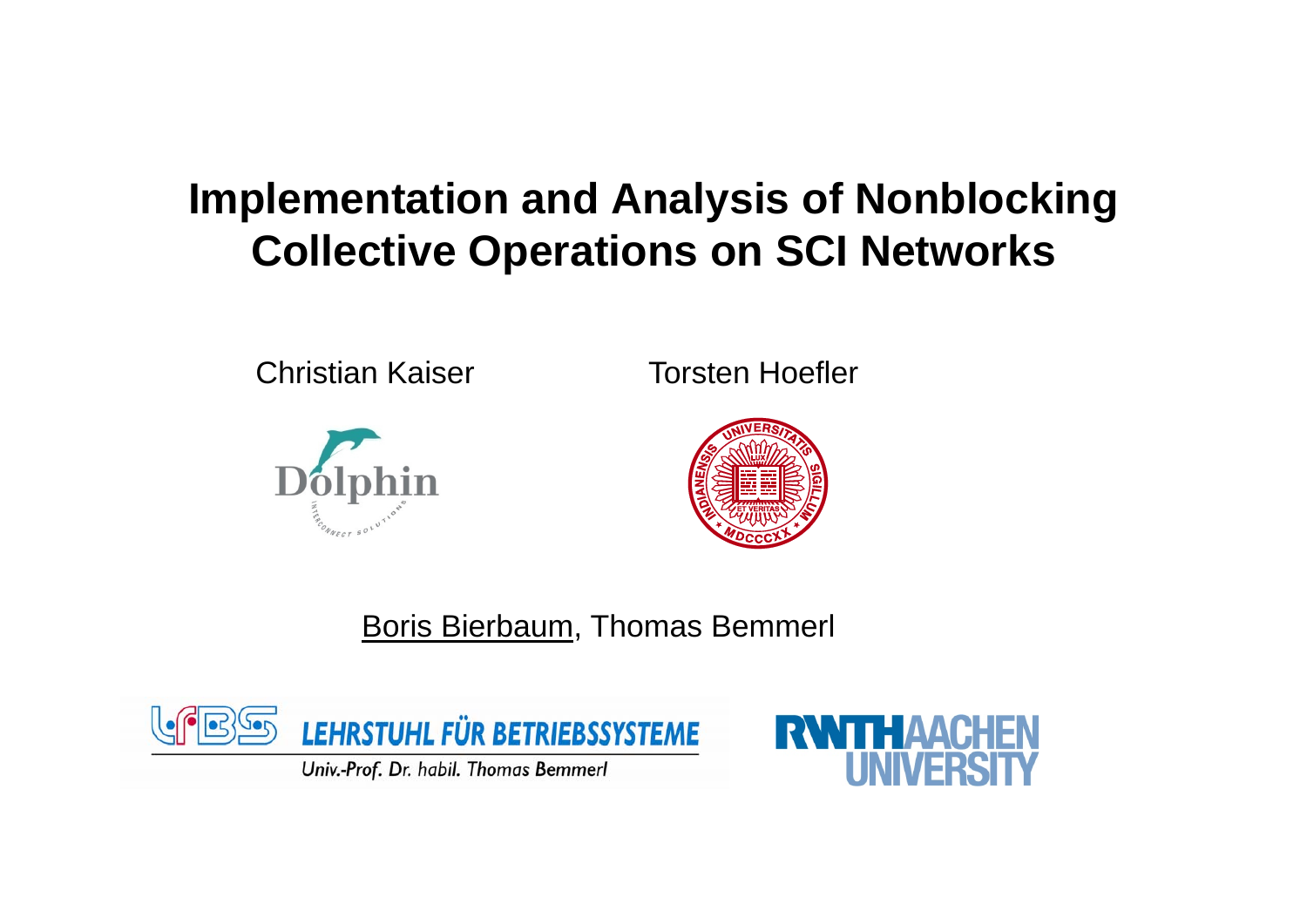

### **Scalable Coherent Interface (SCI)**





**2D Torus:**



- **IEEE Std 1596-1992**
- **Memory Coupled Clusters**
- **Data Transfer: PIO and DMA**
- **SISCI User-Level Interface**
- **16 x Intel Pentium D, 2.8 GHz**
- **SCI: D352 (IB: Mellanox DDR x4)**

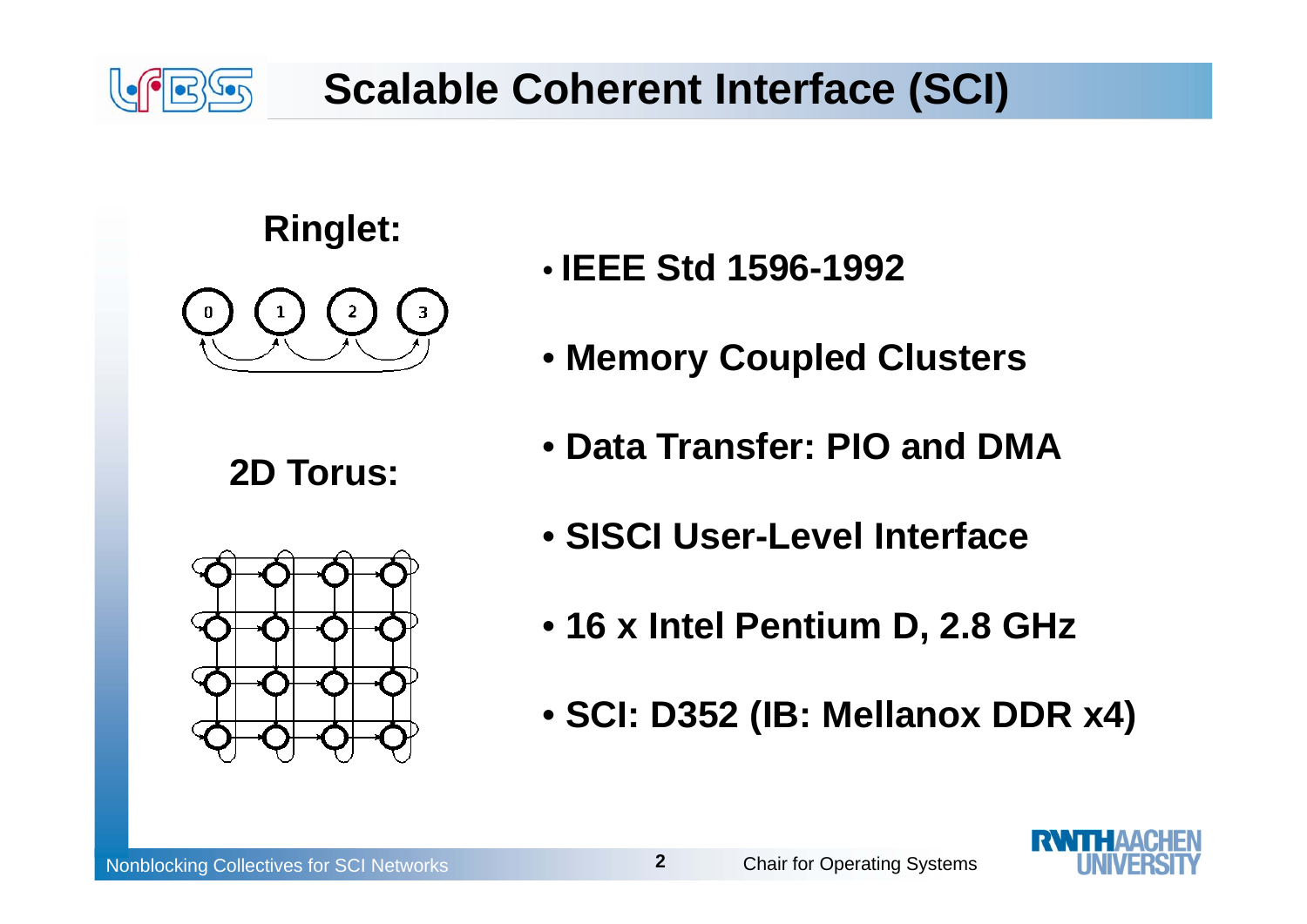

Nonblocking Collectives for SCI Networks **Chair for SCI Networks** Chair for Operating Systems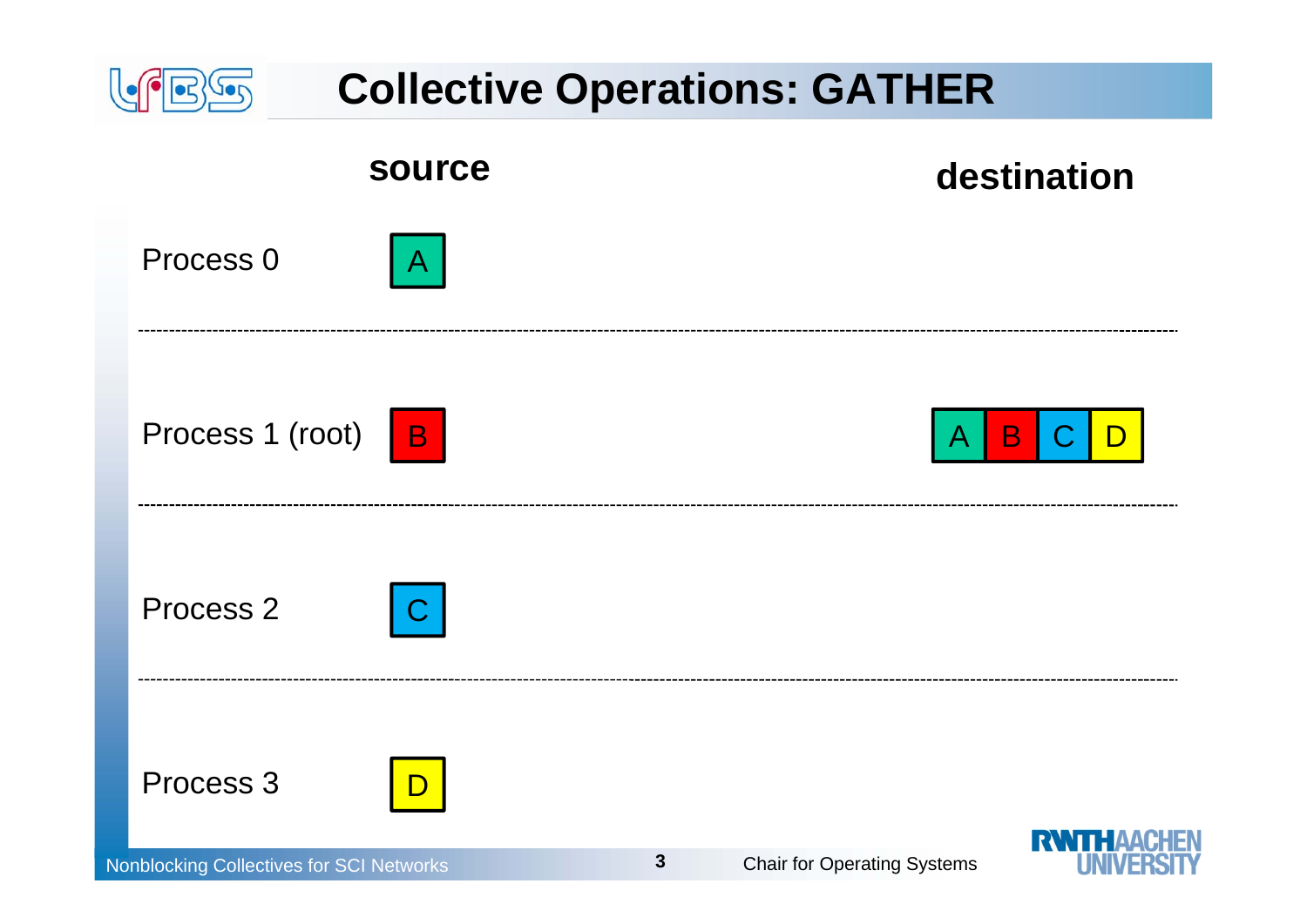

Nonblocking Collectives for SCI Networks **Chair for Operating Systems** Chair for Operating Systems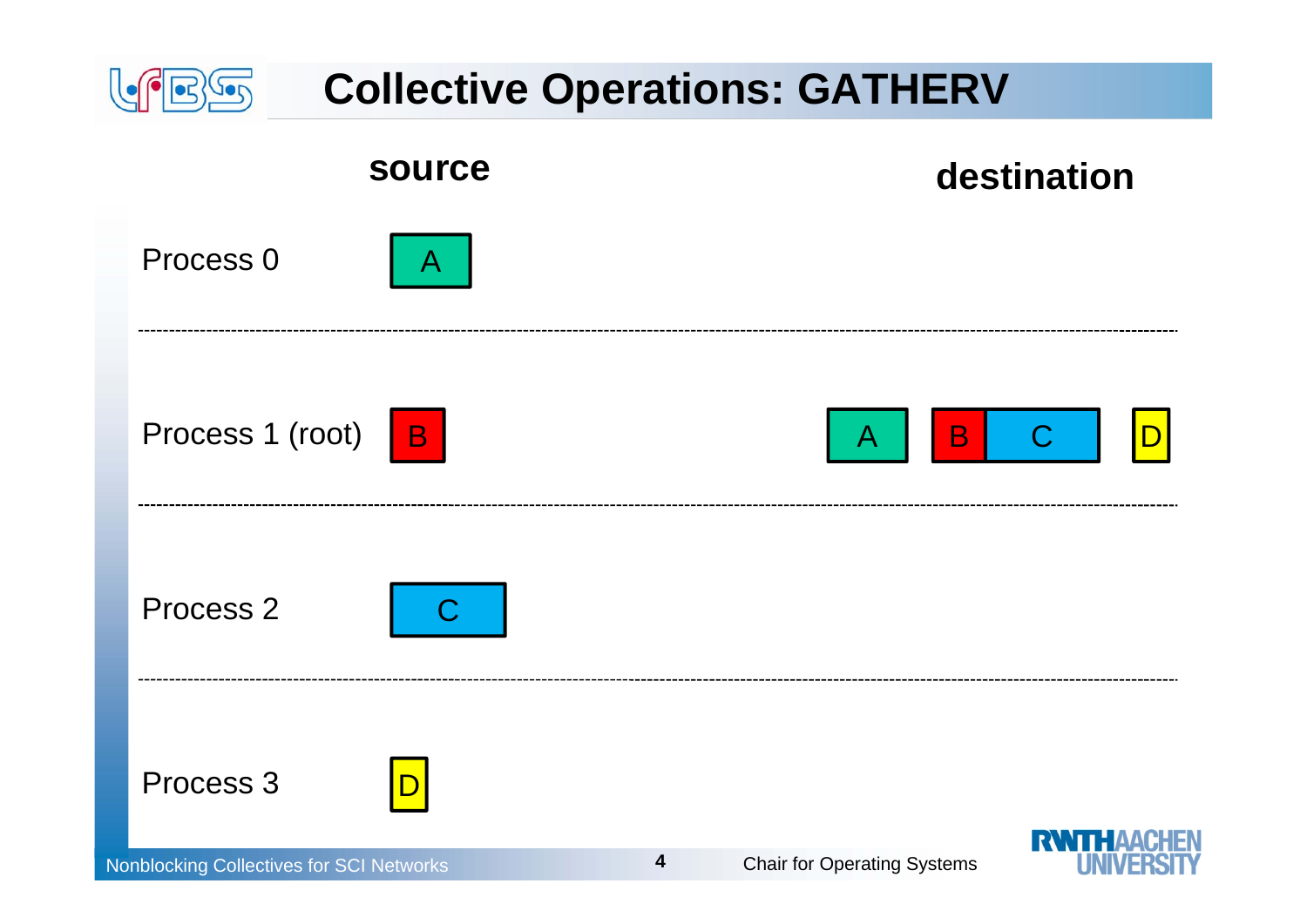

Nonblocking Collectives for SCI Networks **Chair for Operating Systems** Chair for Operating Systems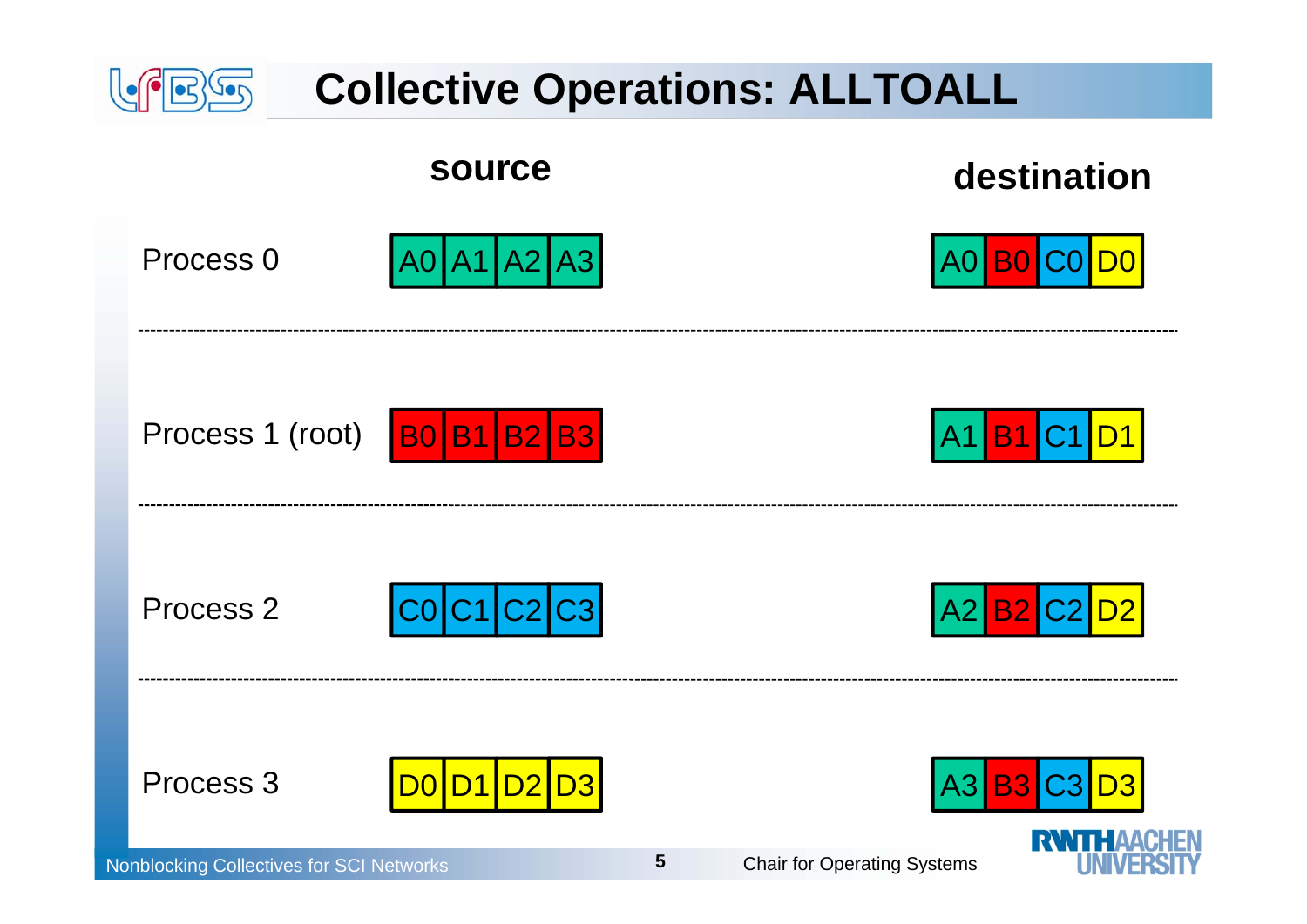

Nonblocking Collectives for SCI Networks **Chair for Chair for Operating Systems**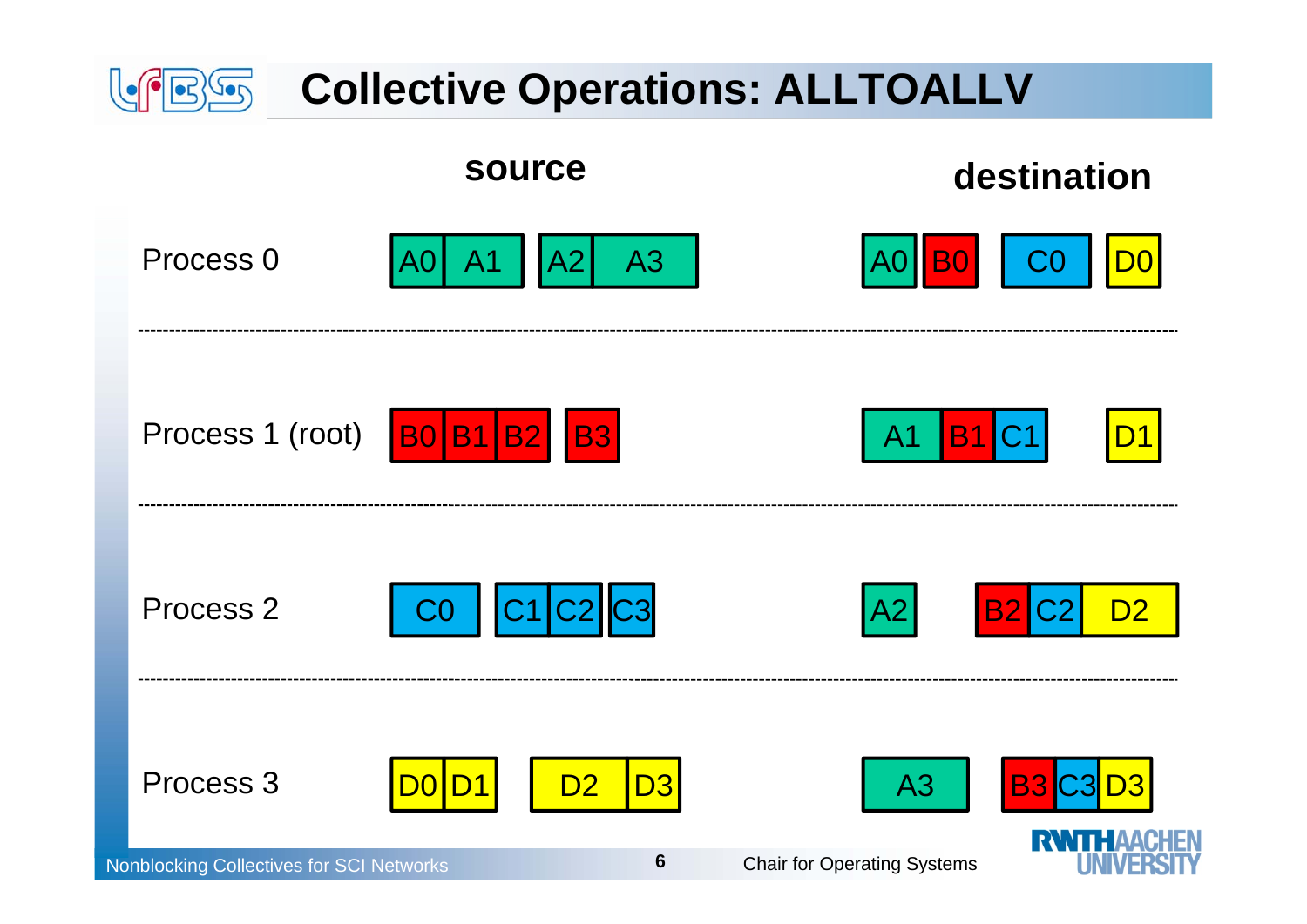

### **The SCI Collectives Library**



#### **Purpose:**

- **Study collective communication algorithms for SCI clusters**
- **Support multiple MPI libraries: Open MPI, NMPI**
- **Support arbitrary communication libraries: LibNBC**

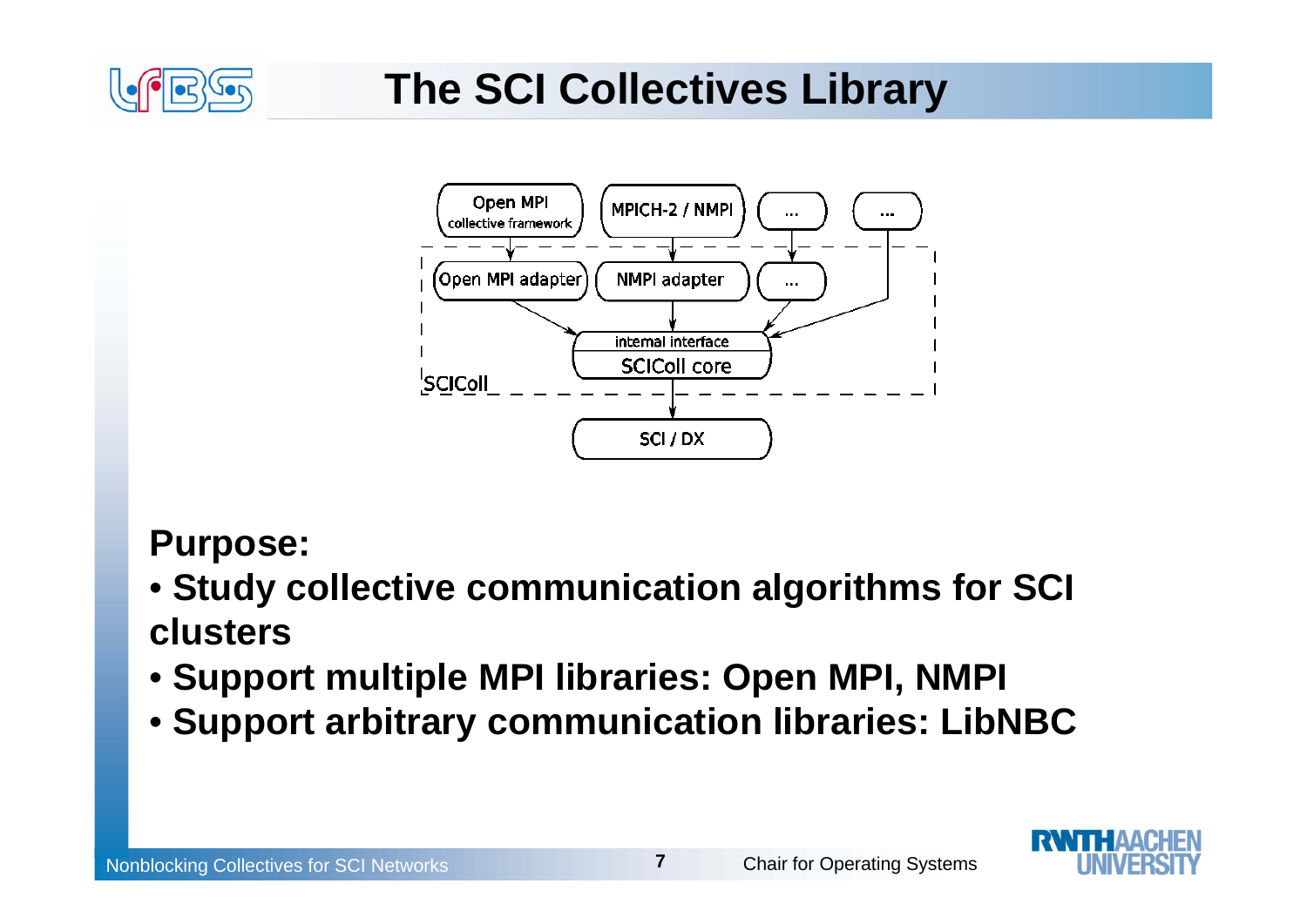

### **Nonblocking Collectives (NBC)**

#### Purpose: Overlap of Computation and Communication

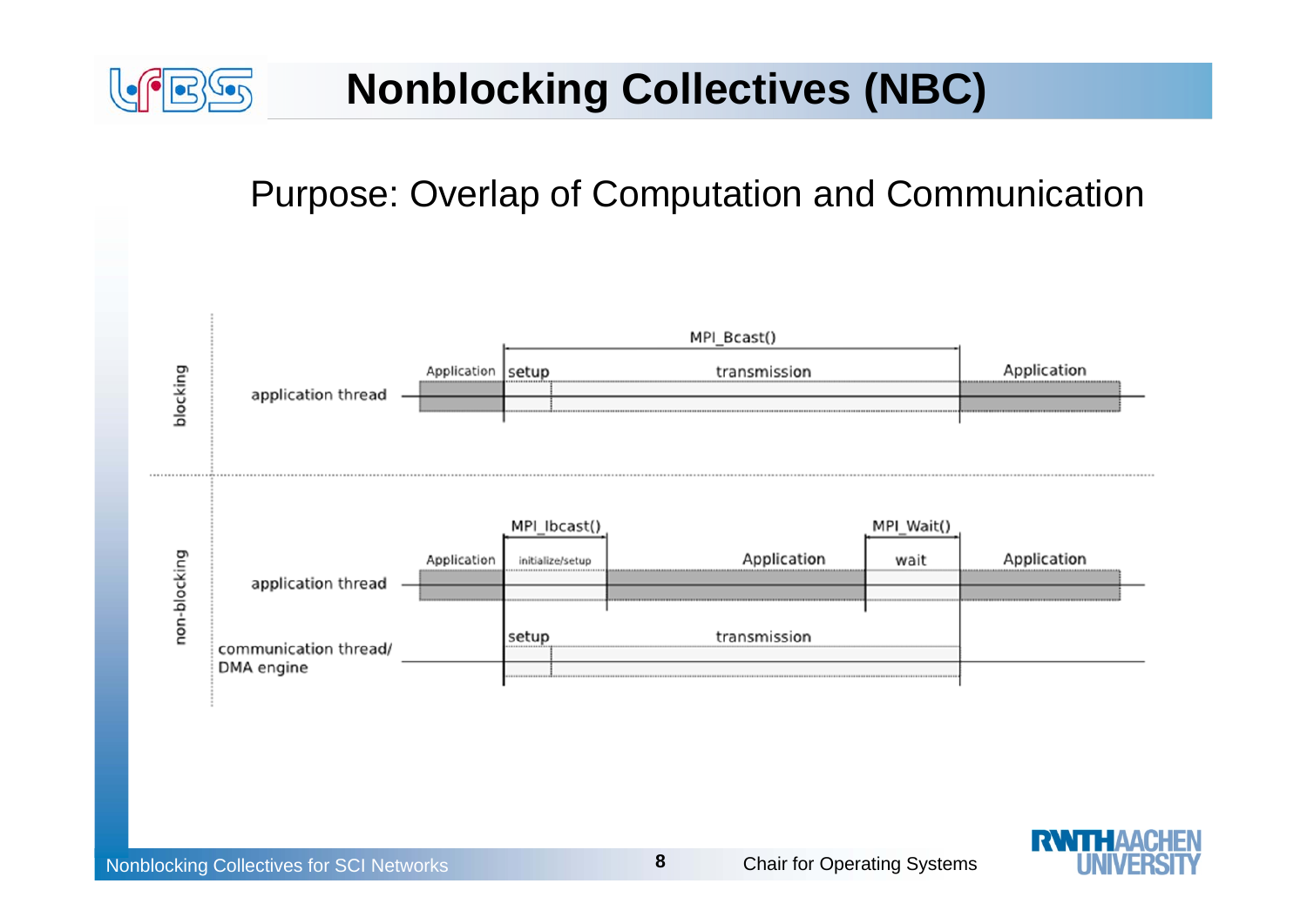

### **NBC in MPI**

#### MPI-2.0 JoD: Split Collectives

MPI\_BCAST\_BEGIN(buffer, count, datatype, root, comm)

MPI\_BCAST\_END(buffer, comm)

#### MPI-2.1:

- Implement with nonblocking Point-to-Point operations
- Blocking collectives in separate thread

#### MPI-3 Draft:

MPI\_IBCAST(buffer, count, datatype, root, comm, request)

MPI\_WAIT(request, status)

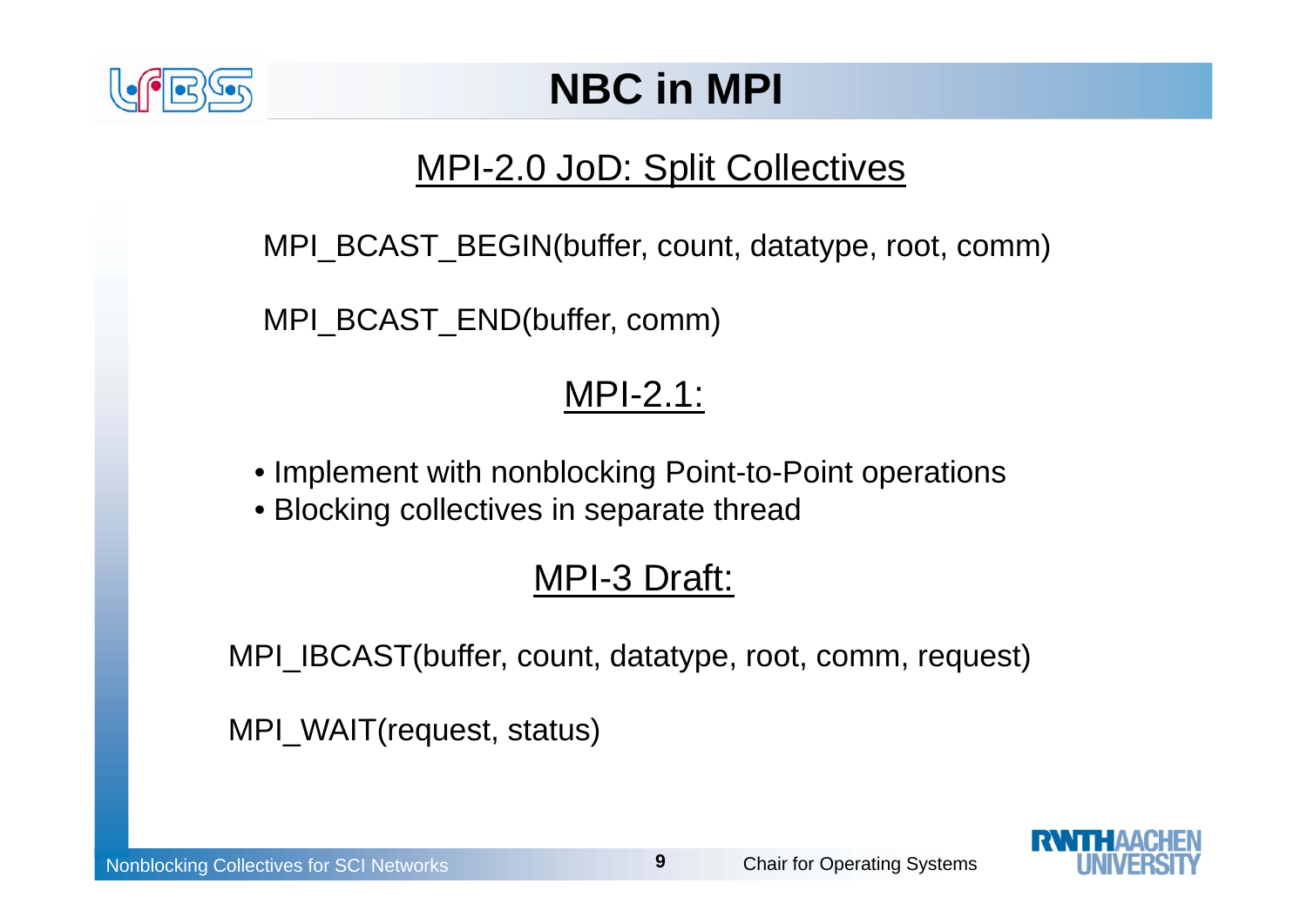



Nonblocking Collectives for SCI Networks **Chair for Operating Systems** Chair for Operating Systems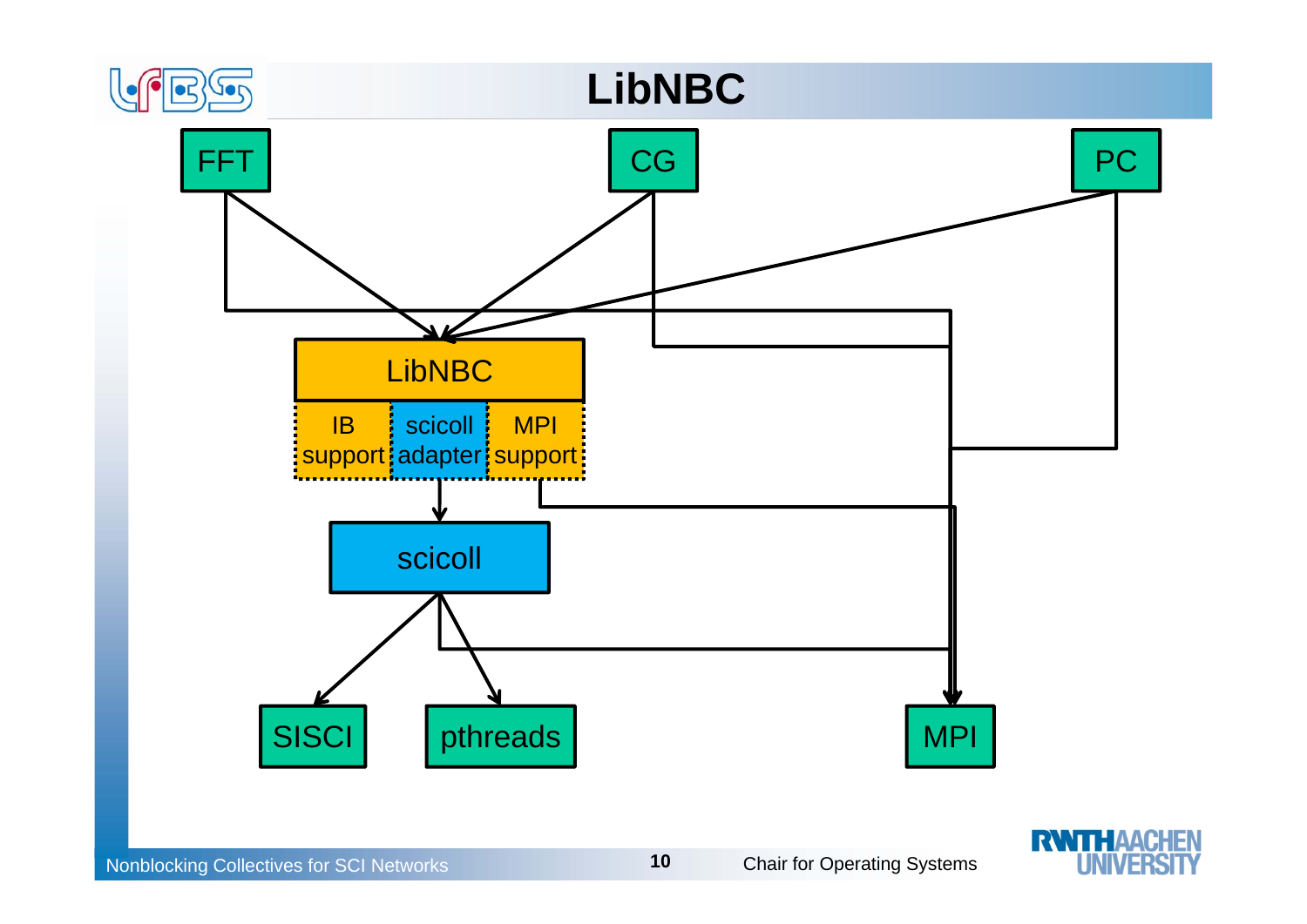

## **So far:**

- **Promising results with NBC via LibNBC**
- **Research done on InfiniBand clusters**

## **Therefore:**

**What about a very different network architecture?**

## **Implementation considerations:**

- **Use algorithms different from blocking version?**
- **PIO vs DMA**
- **Use background thread?**

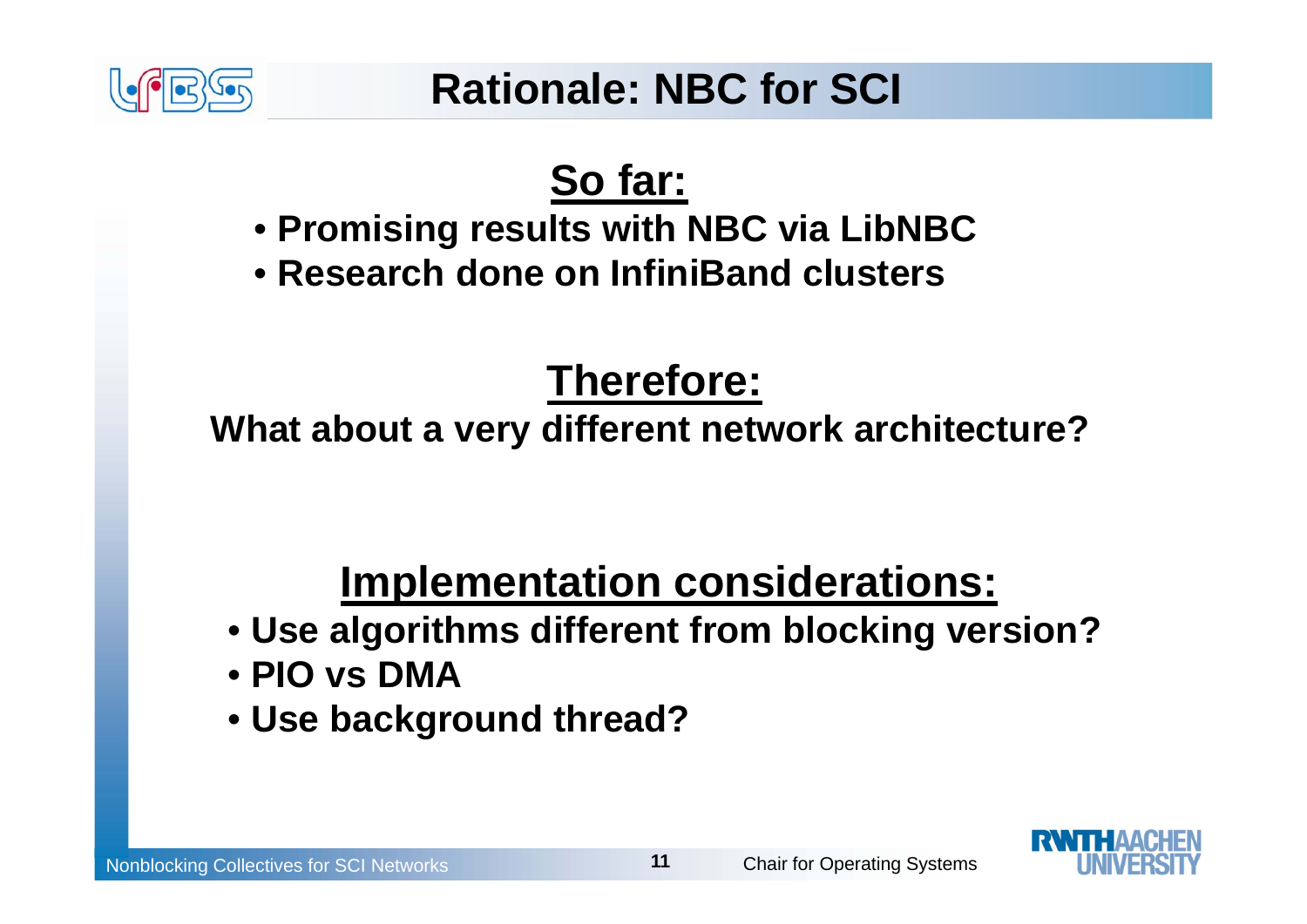**Available Benchmarks for LibNBC API**

### **Synthetic:**

**NBCBench: measures the communication overhead / overlap potential**

## **Application Kernels:**

- **CG (Alltoallv): 3D Grid, overlaps computation with halo zone exchange**
- **PC (Gatherv): overlaps compression with gathering of previous results**
- **FFT (Alltoall): parallel matrix transpose, overlaps data exchange for z transpose with computation for x and y**

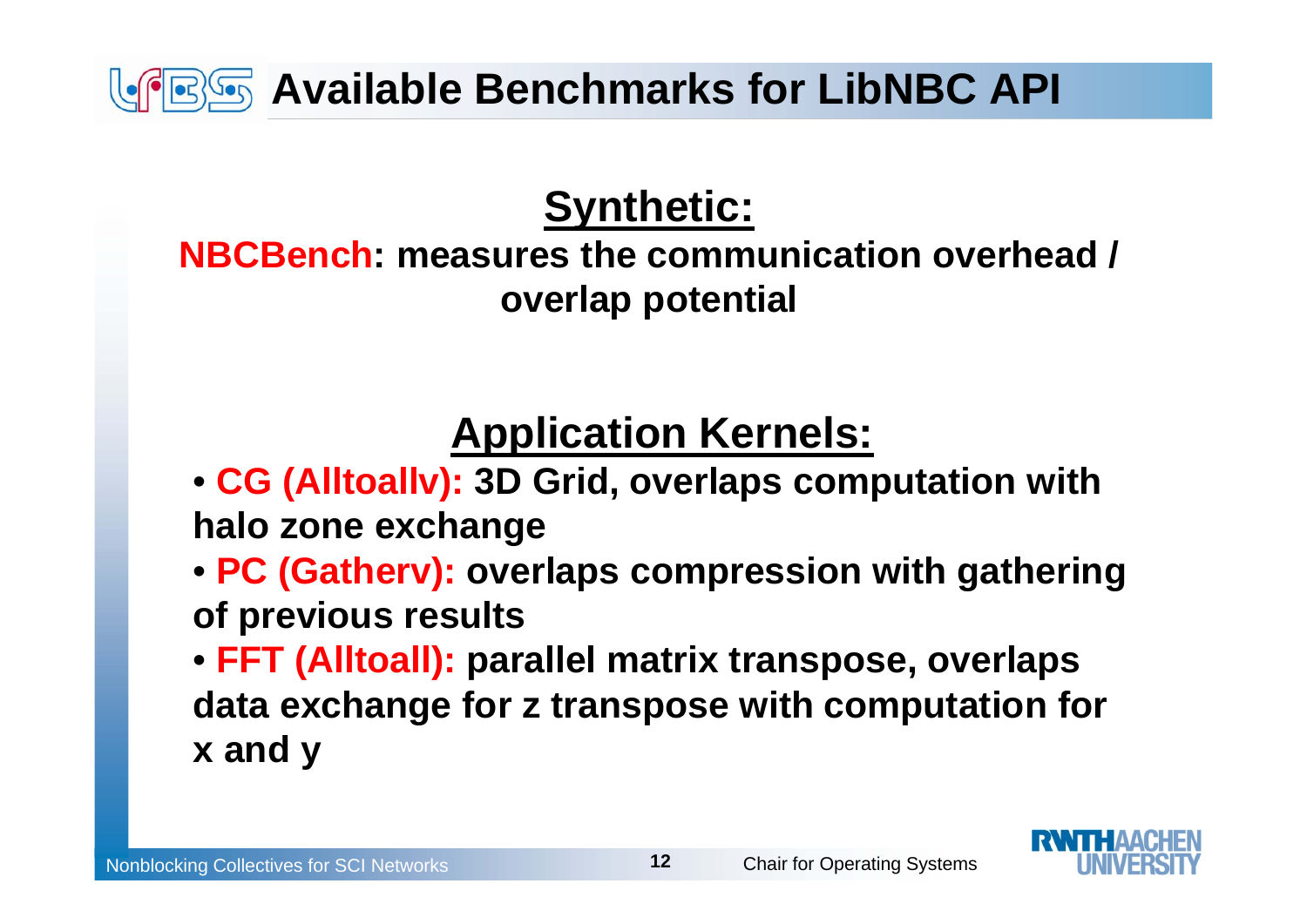

## **Gather(v)**

- **Underlying concept: Hamiltonian Path in a 2D torus**
- **Algorithms: Binary Tree, Binomial Tree, Flat Tree, Sequential Transmission**

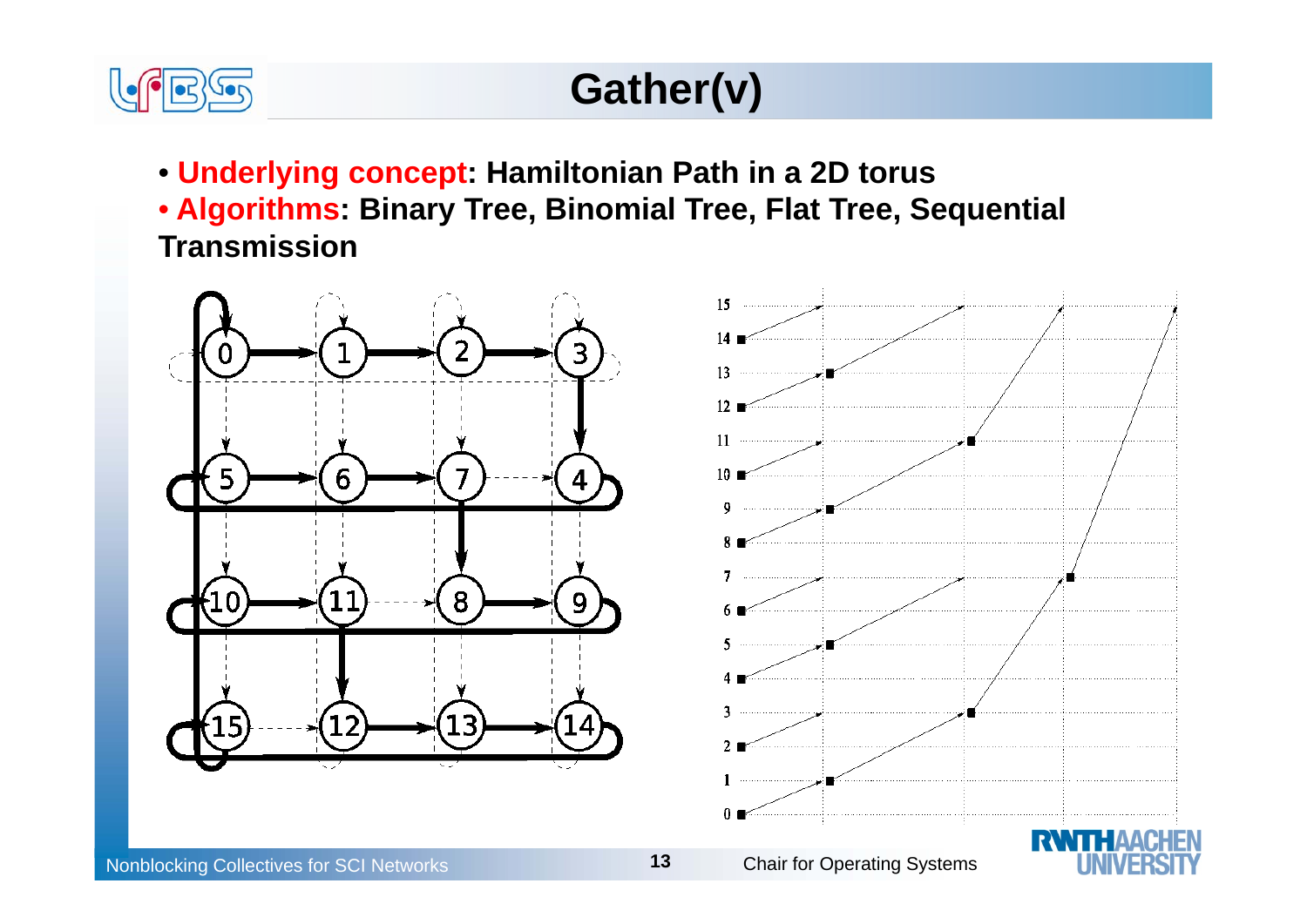

## **Gather(v)/Alltoall(v)**

### Gather(v):

- • Additional progress thread: Binary Tree (PIO), Binomial Tree (PIO), Flat Tree (PIO), Sequential Transmission (PIO, DMA)
- Single Thread with manual progress: Sequential Transmission
- •Vector Variant: Flat Tree and Sequential Transmission



Alltoall(v):

- • Additional progress thread: Bruck (PIO), Pairwise Exchange (PIO), Ring (PIO), Flat Tree (PIO)
- • Single Thread with manual progress: Pairwise Exchange (DMA)
- •Vector Variant:Pairwise Exchange, Flat Tree

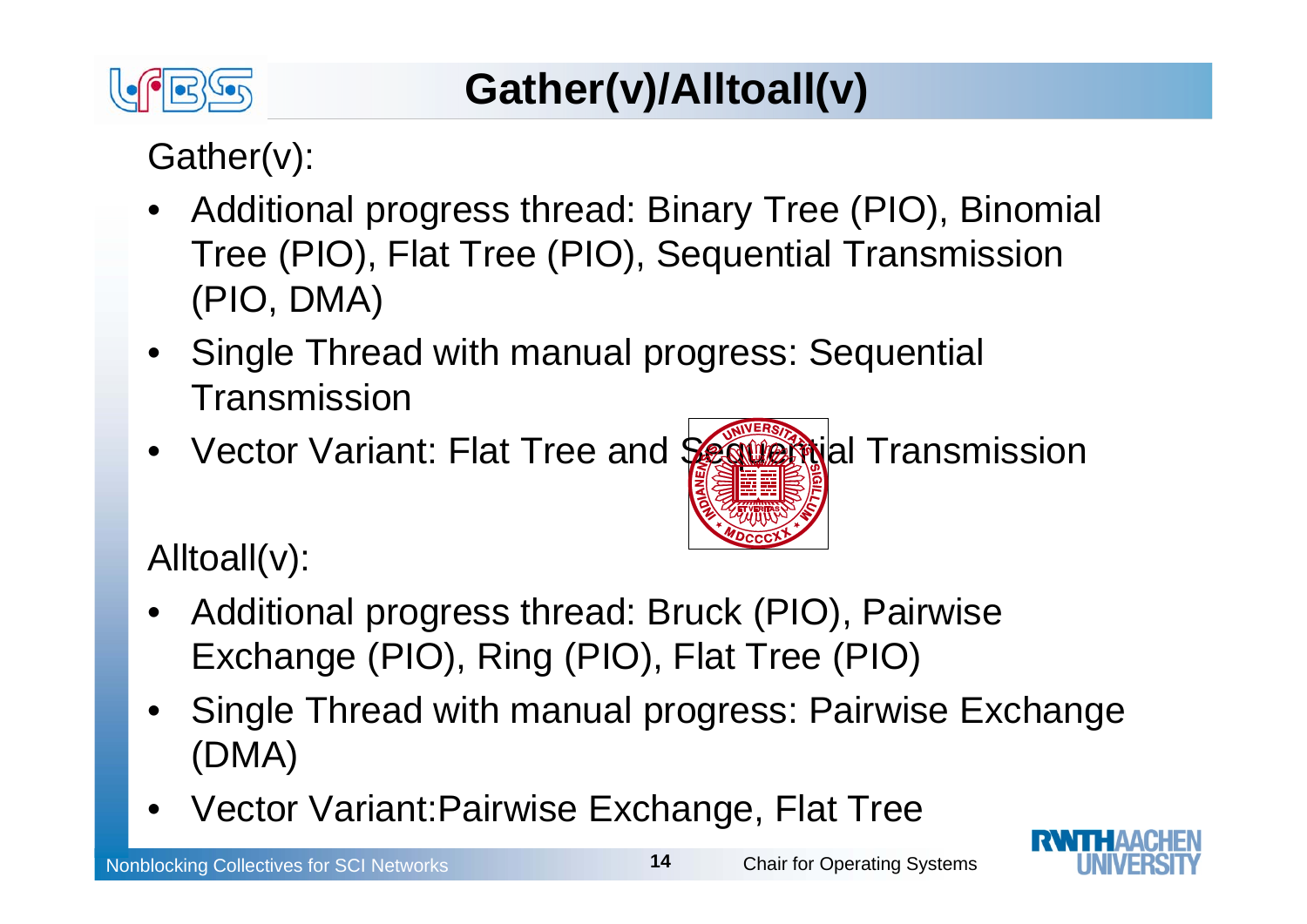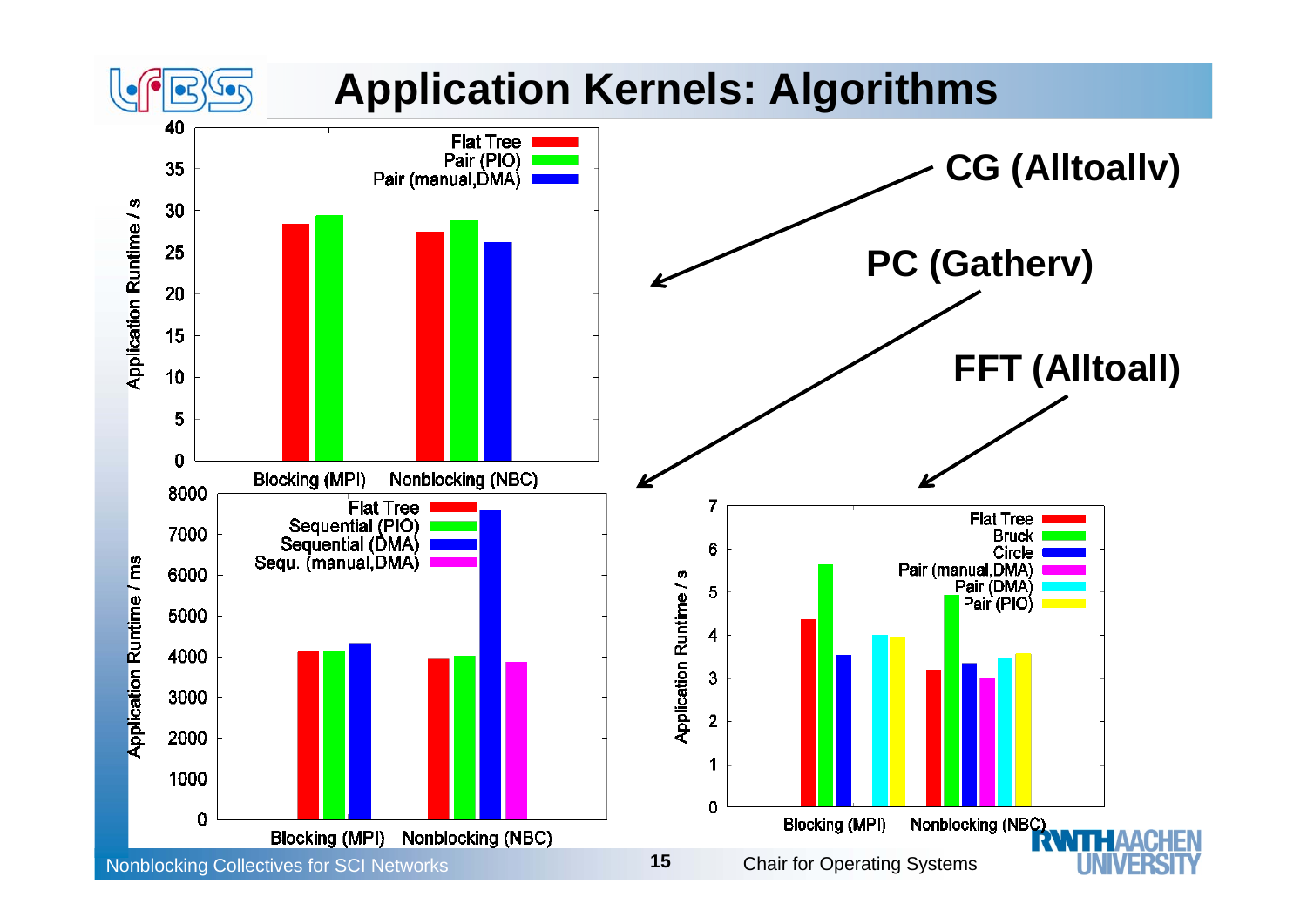

#### **Communication Overhead (NBCBench)**



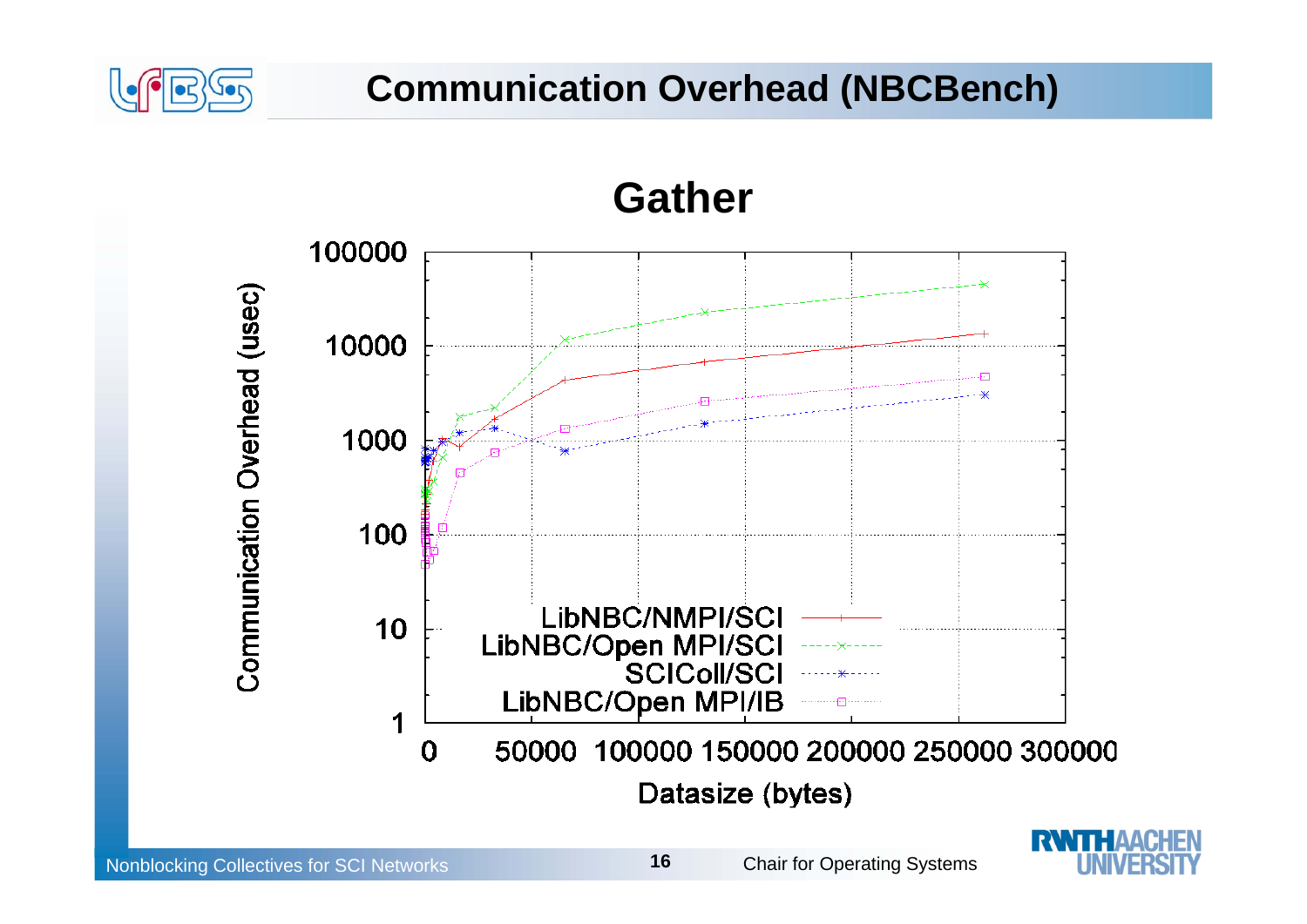

#### **Communication Overhead (NBCBench)**



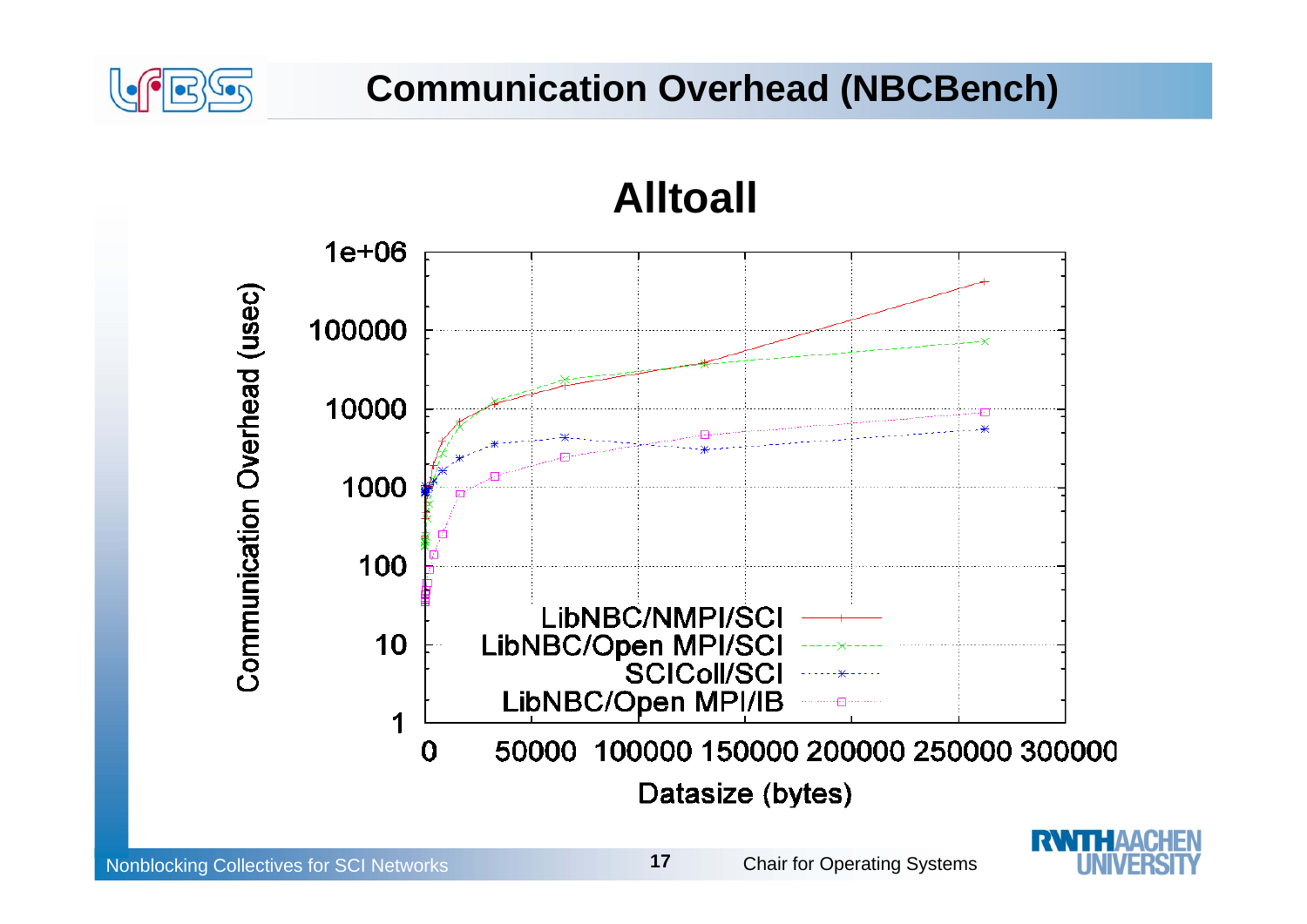### **Application Kernels: Performance**

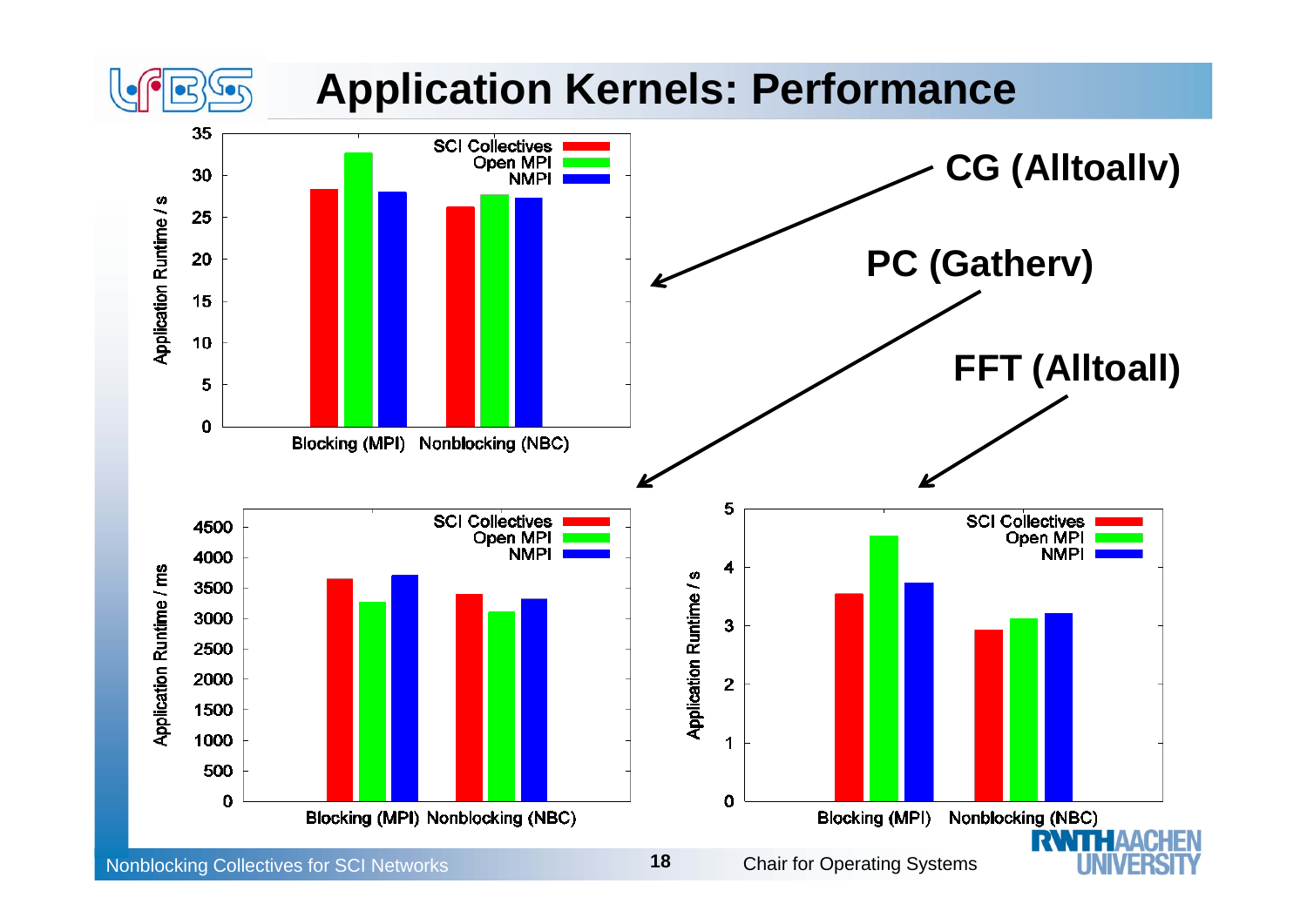

## **What we've done:**

**Implement nonblocking Gather(v) and Alltoall(v) collective opera-tions on SCI clusters with different algorithms and implementation alternatives**

## **What we found out:**

- **Applications can benefit from nonblocking collectives on SCI clusters in spite of inferior DMA performance**
- **Best implementation method: DMA in a single thread, PIO is usually used for blocking collectives**
- **Issues with multiple threads**